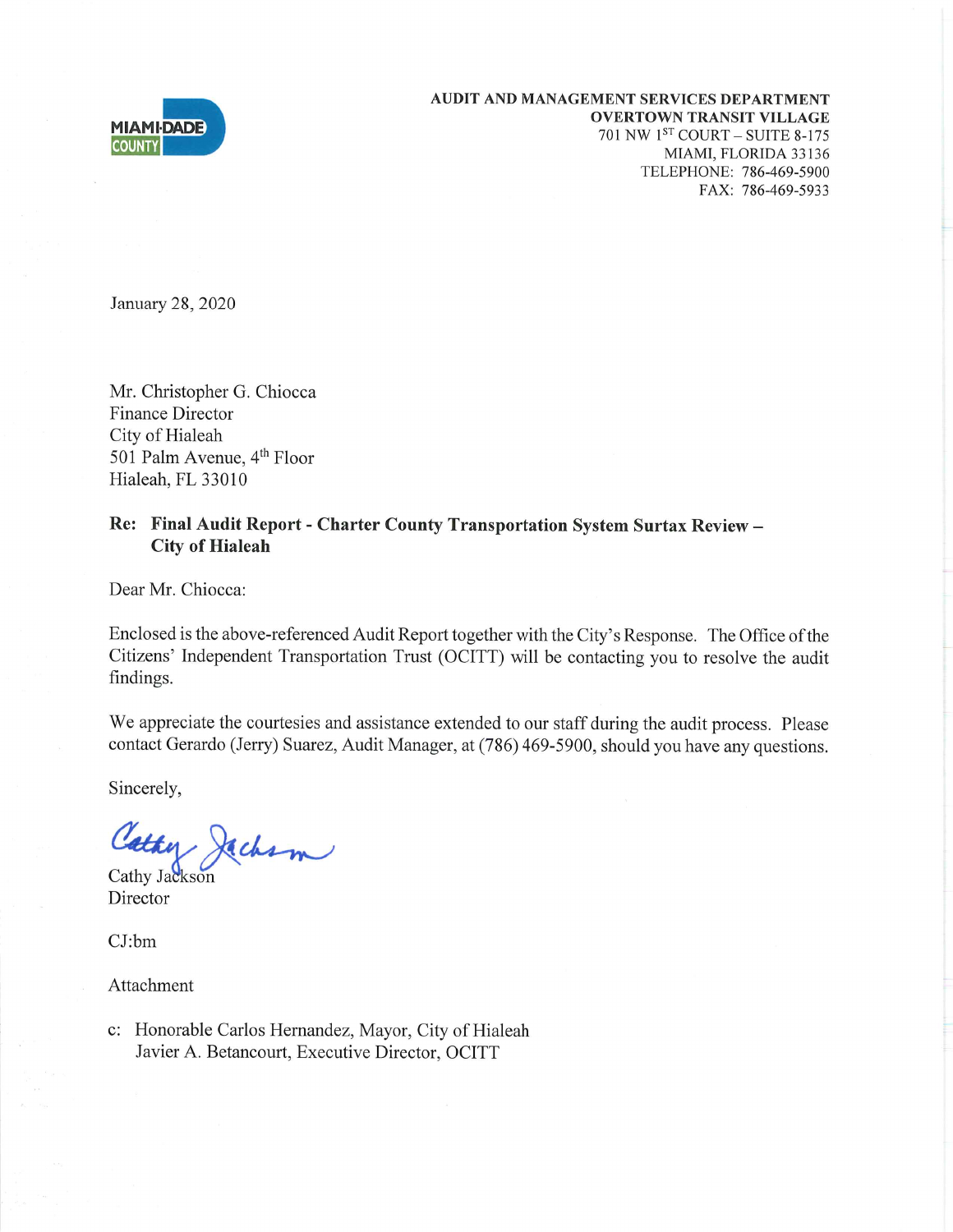Memorandum



| Date:    | January 28, 2020                                                                                             |
|----------|--------------------------------------------------------------------------------------------------------------|
| To:      | Javier A. Betancourt, Executive Director<br>Office of the Citizens' Independent Transportation Trust (OCITT) |
| From:    | Cathy Jackson<br><b>Audit and Management Services Department</b>                                             |
| Subject: | Final Audit Report – Charter County Transportation System Surtax Review –<br>City of Hialeah                 |

## **PURPOSE AND SCOPE**

We performed a review of the City of Hialeah's (Hialeah) use of Charter County Transportation System Surtax (Surtax) Proceeds remitted by Miami-Dade County (County) for the five years ended September 30, 2018. The primary objective was to ensure Surtax Proceeds were used in compliance with the Interlocal Agreement for Distribution, Use and Reporting of Charter County Transit System Surtax Proceeds Levied by Miami-Dade County (Interlocal Agreement) executed on July 10, 2007. Additionally, we assessed resolution of prior audit findings referenced in our Audit Report dated June 12, 2014 (Exhibit I).

### **BACKGROUND**

County Ordinance No. 02-116, enacted on July 9, 2002, imposed a one-half of one percent Surtax on eligible sales transactions for Transportation-related projects. However, at least 20% of the Surtax Proceeds received by the County must be distributed to municipalities incorporated as of November 5, 2002, on a pro-rata basis using population statistics (Schedule V). The Surtax Program is administered by the Citizens' Independent Transportation Trust (CITT), a group comprised of 15 members appointed by the Board of County Commissioners, County Mayor, and Miami-Dade League of Cities.

Pursuant to the *Interlocal Agreement*, Hialeah must annually continue the same level of General Fund support for Transportation projects appropriated in its Fiscal Year (FY) 2002 Budget (Maintenance of Effort), which totaled \$127,049 (Table I). Surtax monies may be used to develop, construct, equip, maintain, operate, or expand County-wide bus systems, fixed guideway rapid transit systems, roads and bridges, as well as secure such bonds or pay debt service. Further, Hialeah must apply at least 20% of the Proceeds to Transit-related projects, such as circulator buses, bus shelters, bus pullout bays, or other related infrastructure. CITT Resolution No. 09-055, adopted July 30, 2009, allows for the rollover of unspent Surtax funds for up to five years, provided the municipality's Five-Year Transportation Plan demonstrates how the funds will be used. Additionally, CITT Resolution No. 15-027, adopted May 20, 2015, allows for carryover credits in the event amounts expended are in excess of annual Surtax allocations. See Schedules I, I-A and I-B for summary financial information.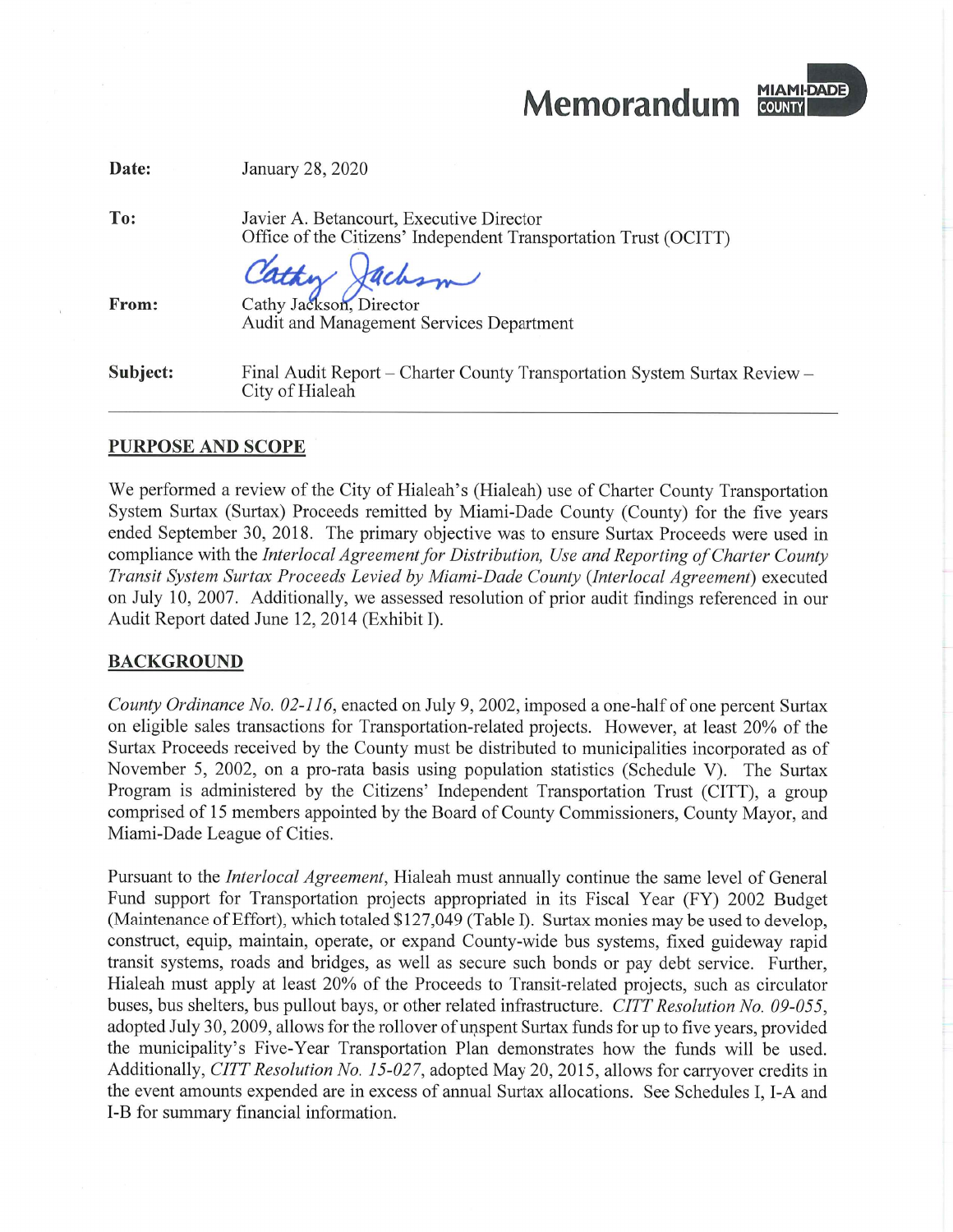## **SUMMARY RESULTS**

For the five years ended September 30, 2018, Hialeah received \$44.3 million in Surtax Proceeds and claimed Transit and Transportation-related expenditures totaling \$45.7 million (Table I). After adjusting claimed expenditures for ineligible charges and the Maintenance of Effort (MOE), Hialeah had unspent Transit Surtax Proceeds of \$1.6 million and excess Transportation expenditures of \$15.2 million (Schedule III). The unspent proceeds may be rolled-over and excess expenditures applied against future Surtax Proceeds, as allowed by *CITT Resolution Nos. 09-055 and 15-027,* respectively.

| <b>Surtax Statistics</b>                                     |                                        |                   |                                     |                 |                  |
|--------------------------------------------------------------|----------------------------------------|-------------------|-------------------------------------|-----------------|------------------|
|                                                              | <b>Fiscal Year Ended September, 30</b> |                   |                                     |                 |                  |
| <b>Description</b>                                           | 2014                                   | 2015              | 2016<br>2017                        | 2018            | <b>All Years</b> |
| Maintenance of Effort (MOE)                                  | Ś<br>127,049                           | \$<br>127,049     | S<br>S<br>127,049<br>127,049        | \$<br>127,049   | \$<br>635,245    |
| <b>Revenues:</b>                                             |                                        |                   |                                     |                 |                  |
| Surtax Proceeds (Schedule III)                               | 8,457,199<br>S                         | 8,983,772         | 9,243,159<br>7,844,471<br>s<br>S    | \$<br>9,749,738 | 44,278,339<br>\$ |
| <b>Claimed Expenditures:</b>                                 |                                        |                   |                                     |                 |                  |
| Transit (Table II)                                           | 1,844,887<br>S                         | 1,822,119<br>S    | 1,897,743<br>\$<br>1,945,981<br>s   | 2,284,033<br>s. | 9,794,763<br>S   |
| Transportation (Schedule II)                                 | 6,546,744                              | 6,455,264         | 6,584,055<br>8,456,920              | 7,827,697       | 35,870,680       |
|                                                              | 8,391,631                              | 8,277,383         | 8,481,798<br>10,402,901<br>S        | 10,111,730      | 45,665,443<br>S. |
| Unspent Proceeds and Carry Forward Credits (Schedule III):   |                                        |                   |                                     |                 |                  |
| Transit                                                      | 387,279                                | 789,258           | 1,118,583<br>1,207,123<br>\$<br>S   | 1,608,895       |                  |
| Transportation                                               | (15,275,226)<br>S                      | \$ $(14,377,890)$ | \$(13,309,104)<br>S<br>(15,334,077) | \$(15,206,743)  |                  |
| Key Account Balances as of September 30:                     |                                        |                   |                                     |                 |                  |
| CITT Surtax Circulator Special Revenue Fund (Schedule I):    |                                        |                   |                                     |                 |                  |
| Cash and Cash Equivalents                                    |                                        | S                 |                                     | S               |                  |
| Receivables $1$                                              | 447,112<br>\$                          | \$<br>464,733     | \$<br>\$<br>636.110<br>664,296      | S<br>723,937    |                  |
| Fund Balance                                                 | 740,583                                | 1,142,562         | \$<br>1,801,669<br>1,866,230<br>\$  | 1,922,673       |                  |
| CITT Surtax Transportation Debt Service Fund (Schedule I-A): |                                        |                   |                                     |                 |                  |
| Cash and Cash Equivalents                                    | S                                      | \$                |                                     |                 |                  |
| Receivables <sup>1</sup>                                     | 1,626,975<br>\$                        | 1,752,508<br>\$   | 2,452,737<br>2,508,124<br>S         | 2,640,881       |                  |
| <b>Fund Balance</b>                                          | 904,998                                | 1,636,752         | \$<br>S<br>2,457,842<br>300,478     | 777,500         |                  |
| <b>CITT Surtax Special Revenue Fund (Schedule I-B):</b>      |                                        |                   |                                     |                 |                  |
| Cash and Cash Equivalents                                    |                                        | \$                | S                                   | S               |                  |
| <b>Fund Balance</b>                                          |                                        |                   |                                     |                 |                  |

**Table I**

<sup>1</sup> FY 2018 Receivables include Surtax Proceeds due from OCITT for the Circulator and Debt Service Funds in the amounts of \$660,220 and \$2,640,881, respectively.

These and other findings along with the City's Responses (Attachment I) are presented in the remainder of this Report. The corrective actions planned by the City are satisfactory, and thus the audit has been closed. Thank you for the courtesies extended to our staff during the audit process. Please contact Gerardo (Jerry) Suarez, Audit Manager, at 786-469-5900, if you have any questions.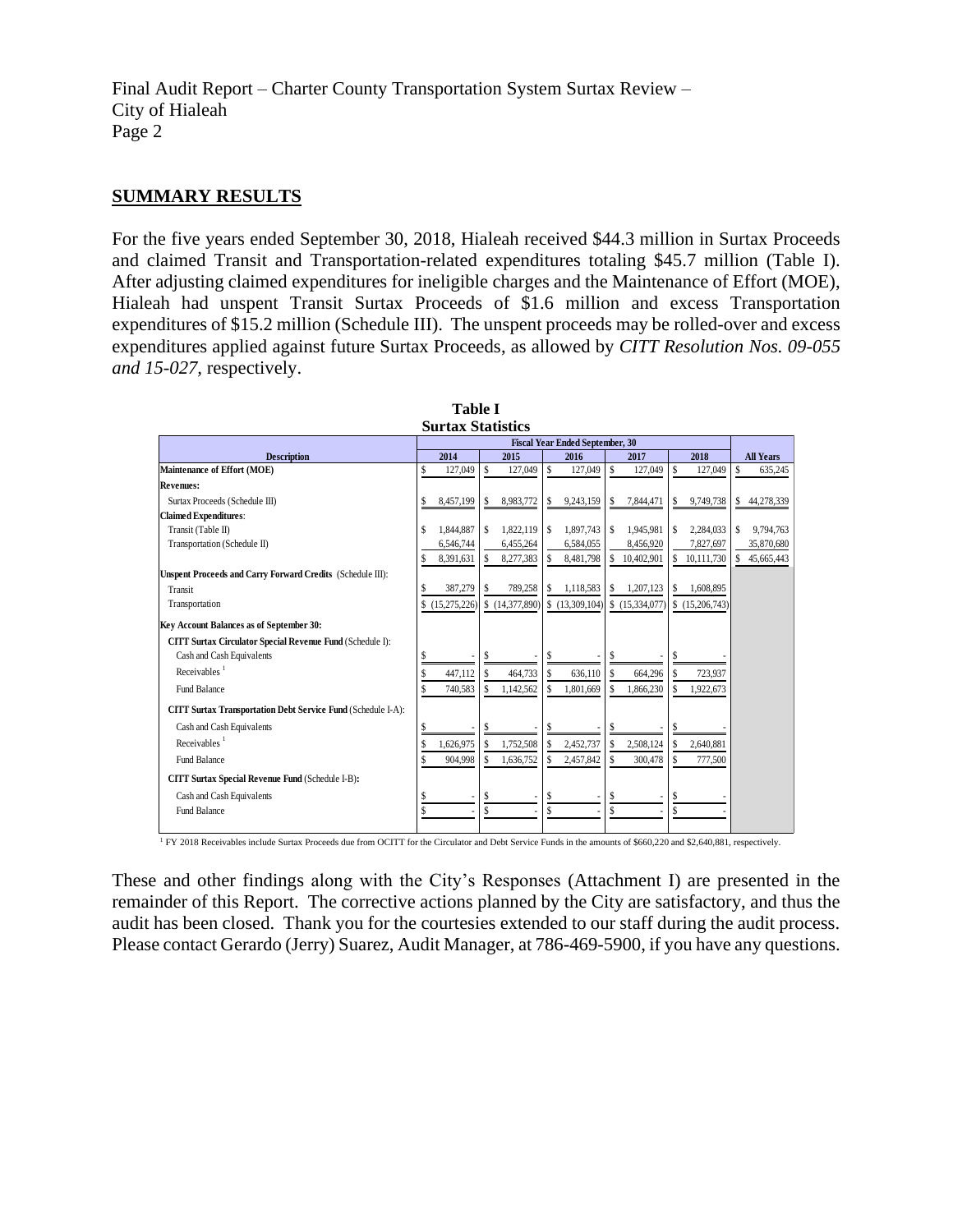## **FINDINGS AND RECOMMENDATIONS**

### **Uses of Transit Surtax Proceeds**

As mentioned previously, at least 20% of the Surtax Proceeds, or \$8.9 million (Schedule III) must be used for Transit-related projects. Hialeah claimed \$9.8 million to operate its *Flamingo and Marlin Routes*that connect to various County bus routes(Table II). Also, Hialeah provides limited service along the Marlin Route to the City of Hialeah Gardens' residents for a fee.

Hialeah contracts with MV Contract Transportation, Inc. to provide drivers, at costs ranging from \$750,000 to \$792,000 annually. Personnel charges include salary and benefit allocations for Hialeah's mechanics and equipment serviceman. We reviewed these and other claimed costs noting they were reasonable, except for \$340,400 used to acquire a bus that was disallowed because the debt service costs associated with the purchase were similarly claimed.

| Ulfullator Fund Ulanned Transit-Related Expenditures, As Adjusted |                                      |              |                |               |               |              |
|-------------------------------------------------------------------|--------------------------------------|--------------|----------------|---------------|---------------|--------------|
|                                                                   | Fiscal Year (FY) Ended September 30, |              |                |               |               |              |
| <b>Description</b>                                                | 2014                                 | 2015         | 2016           | 2017          | 2018          | <b>Total</b> |
| Circulator Operations:                                            |                                      |              |                |               |               |              |
| Contractual Services for Circulator Operations                    | \$<br>791.707                        | S<br>750,261 | \$.<br>780,691 | \$<br>754,866 | 775,532<br>£. | \$3,853,057  |
| Personnel Charges                                                 | 370,568                              | 403,178      | 487,519        | 424,489       | 452,659       | 2,138,413    |
| Repair and Maintenance                                            | 250,719                              | 326,534      | 326,090        | 319,708       | 399,547       | 1,622,598    |
| Fuel                                                              | 339,017                              | 230,325      | 147,799        | 140,509       | 90,009        | 947,659      |
| Administrative Cost (limited to 5% of Surtax Proceeds)            | 66,612                               | 80,797       | 92,432         | 78,445        | 97,497        | 415,783      |
| Advertising and Other Services                                    | 6,735                                | 20,177       | 39,278         | 52,519        | 38,066        | 156,775      |
| <b>Office Trailer Rents</b>                                       | 3,300                                | 3,311        | 3,300          | 5,635         | 3,300         | 18,846       |
| Printing and Promotional Activities                               | 12,196                               | 1,856        | 155            | 2,979         | 1,441         | 18,627       |
| Other                                                             | 4,033                                | 2,673        | 8,528          | 5,809         | 6,609         | 27,652       |
|                                                                   | 1,844,887                            | 1,819,112    | 1,885,792      | 1,784,959     | 1,864,660     | 9,199,410    |
| Capital Outlay:                                                   |                                      |              |                |               |               |              |
| <b>Bus Purchases</b>                                              |                                      |              |                |               | 340,400       | 340,400      |
| <b>Equipment Purchases</b>                                        |                                      | 3,007        | 11,951         | 88,948        | 6,900         | 110,806      |
|                                                                   |                                      | 3,007        | 11,951         | 88,948        | 347,300       | 451,206      |
| Debt Service for \$340,400 bus (Schedule I)                       |                                      |              |                | 72,074        | 72,073        | 144,147      |
| <b>Total Claimed Expenditures</b>                                 | 1,844,887                            | 1,822,119    | 1,897,743      | 1,945,981     | 2,284,033     | 9,794,763    |
| Less Bus Purchase for which Debt Service is Claimed               |                                      |              |                |               | (340, 400)    | (340, 400)   |
| Total Claimed Expenditures, As Adjusted                           | \$1,844,887                          | \$1,822,119  | \$1,897,743    | \$1,945,981   | \$1,943,633   | \$9,454,363  |

**Table II Circulator Fund Claimed Transit-Related Expenditures, As Adjusted**

Source: Hialeah General Ledgers, Vendor Invoices, and other supporting documentation

Patrons are charged fares in accordance with public transit fares established by the County and may access Hialeah's transit service, Monday to Friday from 6:00 AM to 7:30 PM, and Saturdays and Holidays from 9:00 AM to 3:30 PM. During the audit period, average annual passenger ridership and bus trips were 331,488 and 16,582, respectively (Table III).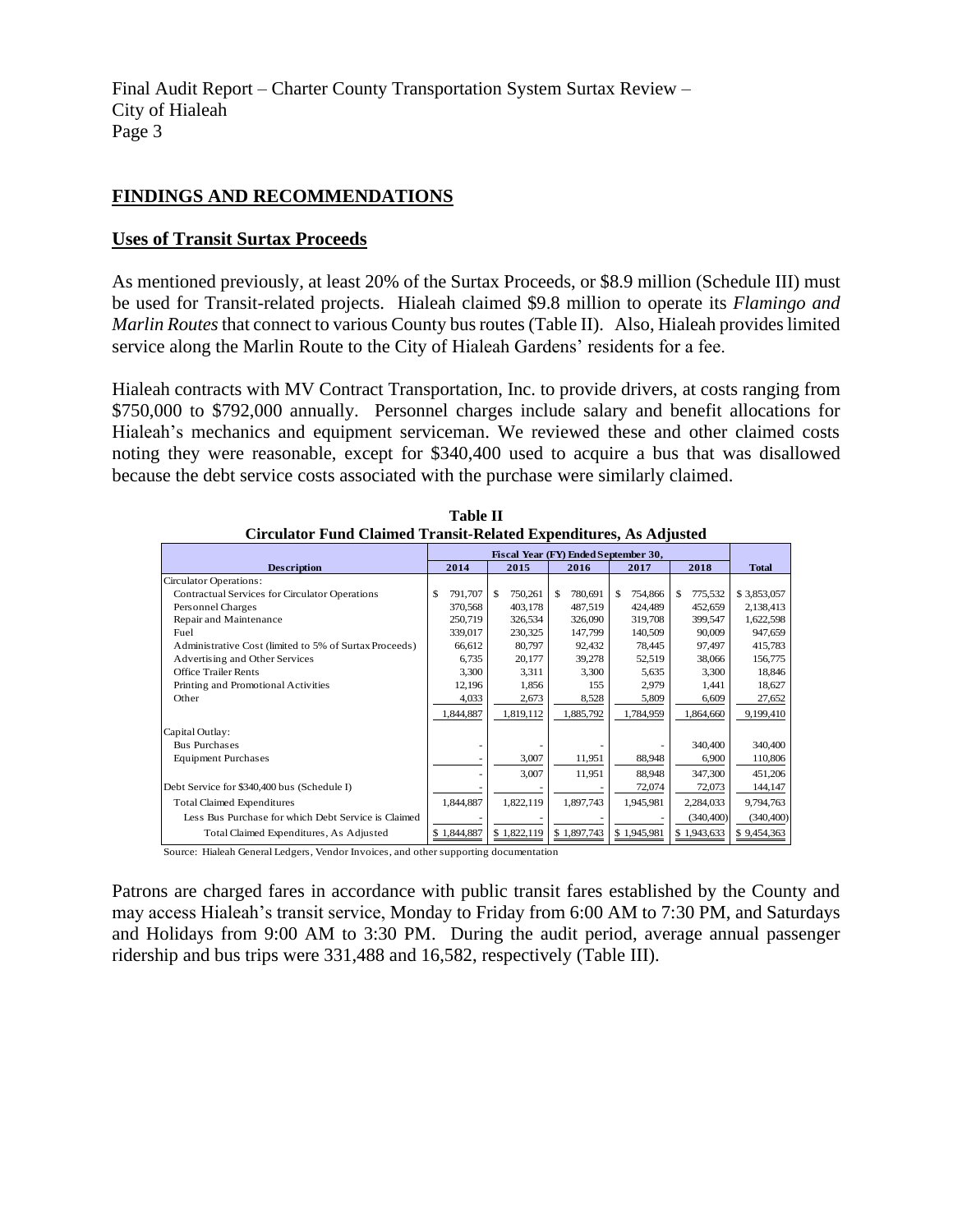| <b>Table III</b>                                          |                                     |         |         |         |         |  |  |
|-----------------------------------------------------------|-------------------------------------|---------|---------|---------|---------|--|--|
| <b>Monthly Hialeah Circulator Ridership and Bus Trips</b> |                                     |         |         |         |         |  |  |
| <b>Month</b>                                              | 2014                                | 2015    | 2016    | 2017    | 2018    |  |  |
| January                                                   | 40,591                              | 34,748  | 25,202  | 23,169  | 16,596  |  |  |
| February                                                  | 40,951                              | 34,889  | 28,438  | 21,809  | 17,476  |  |  |
| March                                                     | 42,616                              | 40,614  | 32,014  | 26,367  | 21,893  |  |  |
| April                                                     | 44,731                              | 36,655  | 29,227  | 18,916  | 23,214  |  |  |
| May                                                       | 42,960                              | 29,643  | 28,121  | 23,630  | 21,837  |  |  |
| June                                                      | 40,883                              | 32,132  | 27,280  | 19,795  | 18,454  |  |  |
| July                                                      | 40,091                              | 31,960  | 23,368  | 16,801  | 17,402  |  |  |
| August                                                    | 38,059                              | 31,614  | 26,964  | 22,042  | 15,573  |  |  |
| September                                                 | 39,230                              | 29,452  | 25,855  | 16,514  | 15,437  |  |  |
| October                                                   | 40,094                              | 31,655  | 23,007  | 21,310  | 20,153  |  |  |
| November                                                  | 33,276                              | 25,444  | 24,926  | 20,205  | 17,202  |  |  |
| December                                                  | 38,913                              | 28,463  | 24,926  | 18,139  | 14,514  |  |  |
|                                                           | 482,395                             | 387,269 | 319,328 | 248,697 | 219,751 |  |  |
| Bus Trips <sup>1</sup>                                    | 20,946                              | 17,182  | 16,727  | 14,262  | 13,791  |  |  |
|                                                           | 331,488<br>Average Annual Ridership |         |         |         |         |  |  |
| 16,582<br>Average Annual Bus Trips                        |                                     |         |         |         |         |  |  |
| Source: Hialeah Transit Staff and Ridership Reports       |                                     |         |         |         |         |  |  |

Source: Hialeah Transit Staff and Ridership Reports <sup>1</sup>Hialeah was unable to maintain its trips schedule as a result of bus breakdowns.

After adjusting claimed expenditures for disallowed charges, fare collections and cost reimbursements, Hialeah had unspent Transit-related Surtax Proceeds of \$1.6 million that may be rolled-over in accordance with *CITT Resolution No. 09-055* (Schedule III). Also, it should be noted that claimed expenditures were retroactively reduced for fare collections that inadvertently were not applied in prior years, as shown in Schedule III-A.

## **Recommendation**

Pursuant to *CITT Resolution No. 09-055*, Hialeah should submit an updated Five-Year Transportation Plan within 90 days, specifying how the unspent Surtax Proceeds of \$1.6 million will be used. Further, additional effort is needed to ensure that only eligible amounts are charged against Surtax Proceeds.

## *City's Response*

*The City concurs with the recommendation regarding the bus purchase. The purchase was initiated in Fiscal Year 2016 and the bus was paid for in Fiscal Year 2018. This was a presentation issue in the City's Comprehensive Annual Financial Report, where the capital outlay was shown in the same year as debt service expenditures.*

*In addition, the City will submit an updated Five-Year transportation plan within 90 days, specifying how unspent Surtax proceeds will be used.*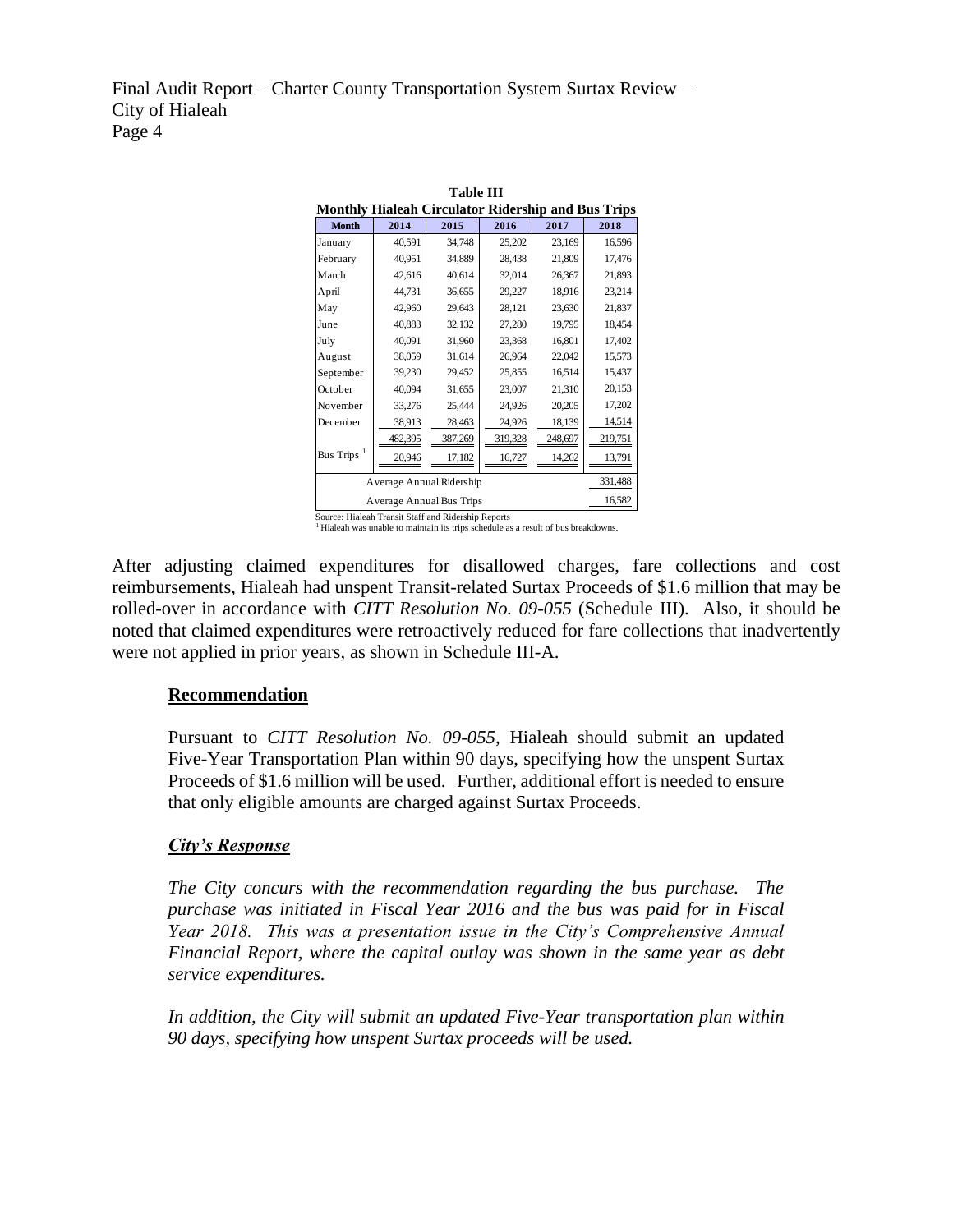## **Uses of Transportation Surtax Proceeds**

For the remaining 80%, or \$35.4 million in Surtax Proceeds (Schedule III), Hialeah claimed \$35.9 million that was used primarily to pay debt service costs of \$28.4 million (Schedules II and IV). In previous years the Bond Proceeds were used to fund major roadway improvements and infrastructure projects. In December 2015, Special Obligation Revenue Bonds, Series 2015B were issued to pay off the Florida Municipal Loan Council (FMLC) Revenue Bonds, Series 2005A (Schedule IV). Further, we noted FY 2018 Rental Revenues for the Courthouse were incorrectly recorded in the *CITT Surtax Transportation Debt Service Fund* (Schedule I-A), as well as identified ineligible charges such as Non-Surtax Related Debt Service and bond servicing costs (Schedule II).

After adjusting claimed expenditures for ineligible charges and the MOE, Hialeah had excess Transportation-related expenditures of \$15.2 million, that may be applied against future Surtax Proceeds (Schedule III). Further, as shown in Schedule III-A, all prior years' unspent and carryforward credits were restated to reflect the effect of *CITT Resolution No. 15-027,* which allows for carry-over credits when Surtax-related expenditures exceed annual allocations.

## **Recommendation**

Prospectively, Hialeah should ensure only eligible and supported amounts are charged against Surtax Proceeds.

# *City's Response*

*The City concurs with the recommendation and will record the rental revenues in a non CITT fund. In addition, the City will charge only eligible amounts against Surtax proceeds.*

## **Payroll Expenditures**

Hialeah uses its personnel to oversee the third-party bus contractor, as well as to repair and maintain the bus fleet. Except for the Transit Manager and full-time Receptionist, other employee salary costs are allocated, as these persons also perform duties that are unrelated to the Transit operation (Table IV). While the salary information and allocations appear reasonable, Hialeah did not furnish time records or other substantiating documents to support the charges. In fact, the October 2014 planned improvements to the Fleet Department internal time tracking system have not been implemented, as represented in the response to a prior audit finding.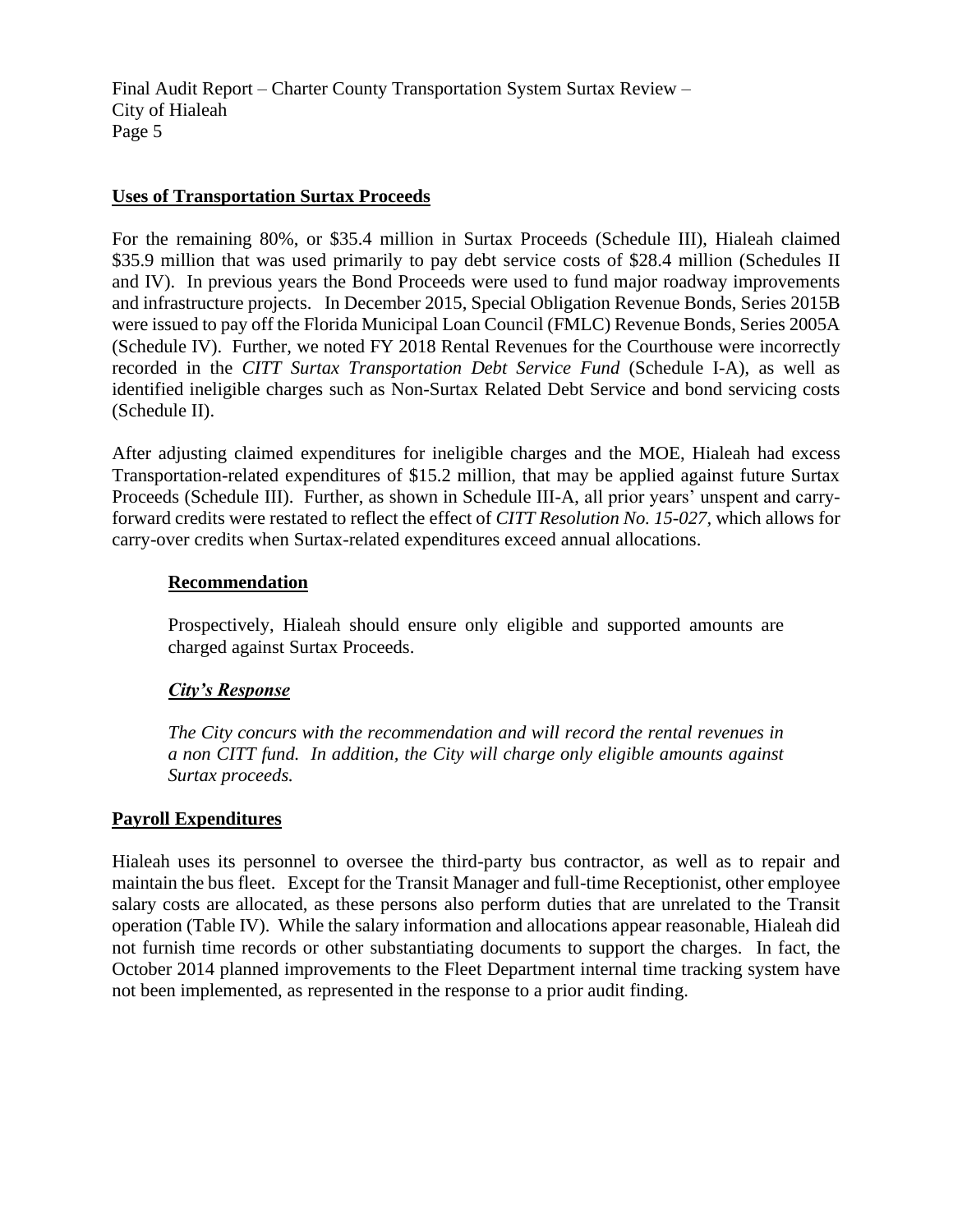| Circulator-Related Salary Allocations |                                        |      |      |      |      |  |
|---------------------------------------|----------------------------------------|------|------|------|------|--|
| (In Full-Time Equivalent Positions)   |                                        |      |      |      |      |  |
|                                       | <b>Fiscal Year Ended September 30,</b> |      |      |      |      |  |
| <b>Description</b>                    | 2018<br>2015<br>2016<br>2017<br>2014   |      |      |      |      |  |
| <b>Transit Manager</b>                | 1.00                                   | 1.00 | 1.00 | 1.00 | 1.00 |  |
| Receptionist                          | 1.00                                   | 1.00 | 1.00 | 1.00 | 1.00 |  |
| Mechanics II $(3)$                    | 2.00                                   | 2.00 | 2.00 | 2.00 | 2.00 |  |
| Equipment Serviceman                  | 0.50                                   | 0.50 | 0.50 | 0.50 | 0.50 |  |
| Tire Repairman                        | 0.50                                   | 0.25 | 0.25 | 0.25 | 0.25 |  |
| Administrative Aide                   | 0.30                                   | 0.15 | 0.15 | 0.15 | 0.15 |  |
| Automotive Supervisor I               | 0.25                                   | 0.25 | 0.25 | 0.25 | 0.25 |  |
| Utilityman                            | 0.25                                   | 0.25 |      |      |      |  |
|                                       | 5.80                                   | 5.40 | 5.15 | 5.15 | 5.15 |  |

**Table IV Circulator-Related Salary Allocations**

Source: Hialeah Budgets

<sup>1</sup> Budgeted position was vacant in FY's 2016 to 2018.

#### **Recommendation**

Prospectively, Hialeah must maintain, and furnish upon request, information supporting claimed payroll charges to avoid the risk of cost disallowance.

### *City's Response*

*The City concurs with the audit in that there has to be substantiating documents to support the charges to the Transit Fund. The City, in particular the Fleet Department, will review the details of time records in their internal tracking system in order to substantiate the charges to the Transit Fund.*

### **Reporting Requirements**

In FYs 2017 and 2018, Hialeah submitted required compliance reports after the stipulated annual due date (Table V). Moreover, uses of Surtax Proceeds reported to OCITT in the Quarterly Reports varied significantly from expenditures claimed during the audit period.

|                             | <b>Reports and Certifications</b><br><b>Date Submitted</b> |                                    |               |  |  |
|-----------------------------|------------------------------------------------------------|------------------------------------|---------------|--|--|
| <b>Description</b>          | <b>Due Date</b>                                            | <b>FY2017</b>                      | <b>FY2018</b> |  |  |
| Budget                      | November 1                                                 | November 17, 2016 December 1, 2017 |               |  |  |
| Five-Year Plan              | November 1                                                 | November 17, 2016 December 1, 2017 |               |  |  |
| <b>Certification Letter</b> | November 1                                                 | November 17, 2016 December 1, 2017 |               |  |  |
| Municipal Questionnaire     | November 1                                                 | November 17, 2016 December 1, 2017 |               |  |  |

**Table V Reports and Certifications**

Source: Hialeah Records